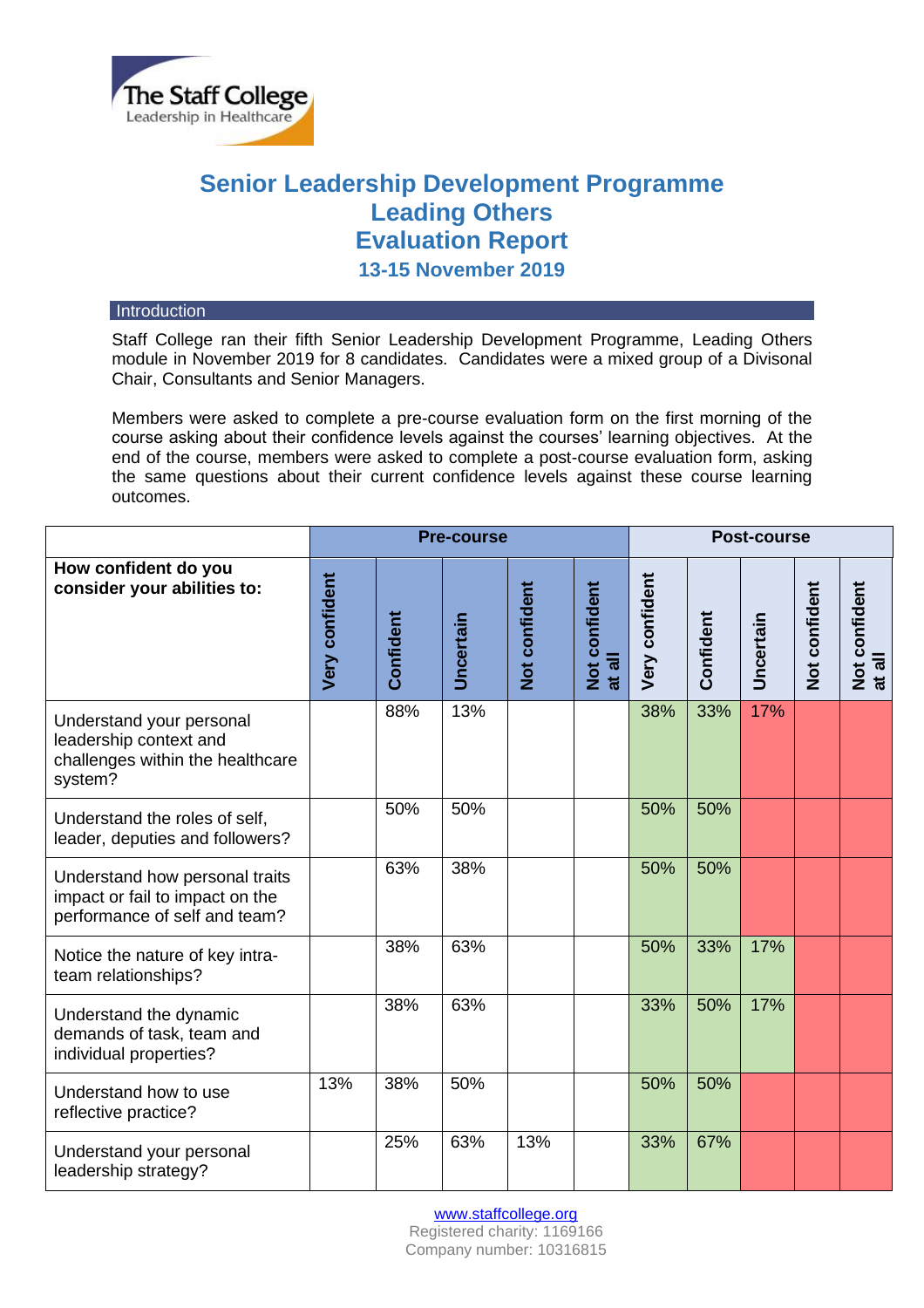

## Overall ratings for the programme

Of those that attended the programme 67% rated the programme as excellent. The remaining 33% rated the programme as good.

100% of members rated the facilitation of the programme as excellent.

We asked members why they rated it in this way. Some of their responses are below:

- *Thinking space empowering. Development of questioning skills. Networking.*
- *It pushed me to think differently about my personal leadership style. 3 days is quite full on.*
- *Allowed the opportunity to explore different tools and techniques and approaches within the role of a leader.*
- *Conceptually challenging, plenty of space to reflect. Lots of focus on our individual work situations.*
- *Great DS, content and environment. The DS nailed my expectations of the 3 days. Feel back on track. Thanks.*
- *The opportunity to be critically appraised by experienced leaders was invaluable.*

## Would members recommend the course to others?

Of those that attended the programme 83% said they would definitely recommend the programme to others. 17% said that they would probably recommend.

We asked members why they rated it in this way. Some of their responses are below:

- *A different approach that can be used. Not formatted in usual NHS way. Refreshing. Practical.*
- *It wouldn't work for all but definitely work for some.*
- *It allows for a lot of learning and equips you with a whole host of skills.*
- *It would help them to move on within their professional environments.*
- *For the above reasons: Great DS, content and environment. The DS nailed my expectations of the 3 days. Feel back on track. Expert leadership and delivery.*
- *It is unique to my knowledge as a condensed programme that allow honest selfreflection - more time effective than the Trust's 6/12 offering.*

## Personal Evaluation - Goals

When members applied to attend the course we asked them to consider some personal, organisational and clinical goals that they hoped to achieve through their attendance on the course.

We asked them to consider whether they felt they had achieved these goals through the attendance on the course, or whether they felt they had made progress towards them.

#### Personal Goals

67% of members felt they had achieved their personal goals or made progress towards them during the course. The remaining 33% did not answer this question.

We asked them how the course had helped them to achieve this. Some of their responses follow:

> [www.staffcollege.org](http://www.staffcollege.org/) Registered charity: 1169166 Company number: 10316815